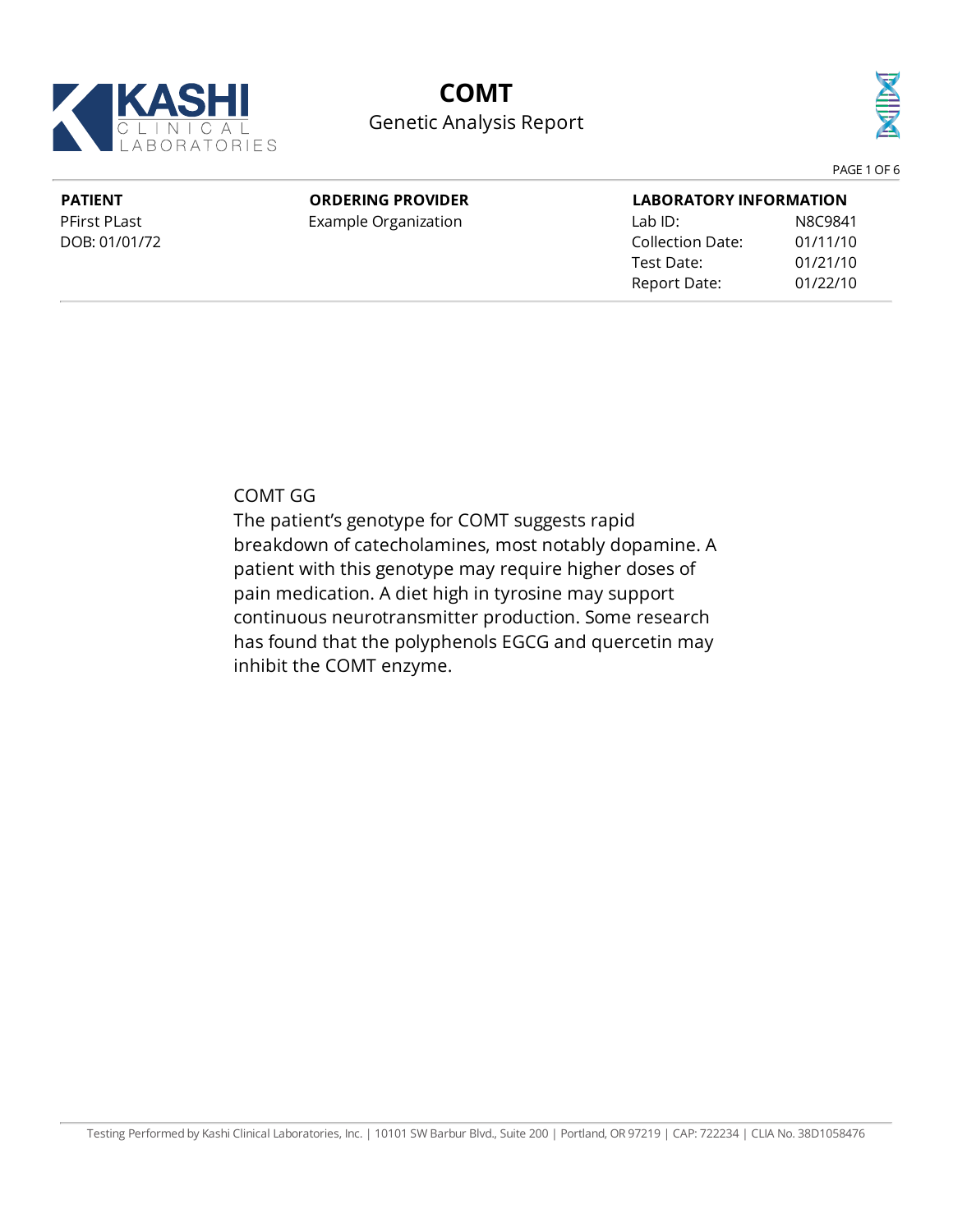

## **COMT** Genetic Analysis Report



**PATIENT** PFirst PLast DOB: 01/01/72

### **ORDERING PROVIDER**

Example Organization

| <b>LABORATORY INFORMATION</b> |          |  |  |  |  |
|-------------------------------|----------|--|--|--|--|
| $Lab$ ID:                     | N8C9841  |  |  |  |  |
| <b>Collection Date:</b>       | 01/11/10 |  |  |  |  |
| Test Date:                    | 01/21/10 |  |  |  |  |
| Report Date:                  | 01/22/10 |  |  |  |  |

| <b>ASSAY</b> | <b>RESULT</b> | <b>PHENOTYPE</b> | <b>ENZYME ACTIVITY</b> |  |
|--------------|---------------|------------------|------------------------|--|
| <b>COMT</b>  | G/G           | Normal           | High                   |  |

### **CLINICAL CONSEQUENCES**

Homozygous Val/Val allele carriers exhibit higher COMT enzyme activity and thus have an increased capacityto degrade catecholamines; this can contribute to lower dopamine levels and a higher pain tolerance. Despite being more resilient to pain, Val/Val genotypes often require higher doses of morphine to obtain the same pain relief as other genotypes. Val/Val allele carriers may have an enhanced response to COMT inhibitors used in Parkinson's disease treatment and may have lower estradiol levels than those expressing other alleles.

### **COMT BACKGROUND INFORMATION**

The COMT (catechol-O-methyltransferase) gene codes for the essential COMT enzyme that is involved in the inactivation of catecholamines such as dopamine, epinephrine, norepinephrine and catecholestrogens.<sup>1-3</sup> Scientific research has demonstrated that a common mutation in the COMT locus results in the replacement of the amino acid valine with methionine at position 158 in the enzyme. This causes a dramatic reduction in the enzyme's ability to metabolize these neurotransmitters and catecholestrogens.<sup>1,4</sup> The enzyme is notably active in the prefrontal cortex (PFC), the area of the brain that gives rise to what we perceive as personality, emotions, behavior inhibition, abstract thinking, and short-term memory.<sup>5</sup> Val/Val allele carriers have higher enzyme activity resulting in greater stress resiliency and lower dopamine levels, while Met/Met allele carriers have lower enzyme activity resulting in reduced stress resiliency and higher dopamine levels. Heterozygous Val/Met allele carriers exhibit an intermediate enzyme activity. Polymorphisms in the COMT gene have been implicated in association with various mental health disorders through the resulting changes in dopamine levels.<sup>1,2,5,6</sup> Depending on the variant, associated disorders include drug abuse,<sup>7</sup> alcohol abuse,<sup>8</sup> severity of schizophrenic symptoms,<sup>9,10</sup> obsessive compulsive disorder in men,<sup>11</sup> panic disorder,<sup>12</sup> post-traumatic stress disorder,<sup>13</sup> and bipolar affective disorder.<sup>14,15</sup> Having a particular polymorphism does not mean that someone will develop one or more of the associated disorders.

| <b>GENE</b><br><b>ALLELE</b> | <b>ENZYME</b><br><b>ACTIVITY</b> | <b>DOPAMINE</b><br><b>LEVELS</b> | <b>PAIN</b><br><b>RESPONSE</b>  | <b>PAIN MED</b><br><b>NEED</b>        | <b>STRESS</b><br><b>RESILIENCY</b> | <b>ESTRADIOL</b><br><b>LEVELS</b> |
|------------------------------|----------------------------------|----------------------------------|---------------------------------|---------------------------------------|------------------------------------|-----------------------------------|
| Val/Val                      | <b>HIGH</b>                      | <b>LOWER</b>                     | <b>MORE</b><br><b>TOLERANCE</b> | <b>POSSIBLE</b><br><b>HIGHER DOSE</b> | <b>HIGHER</b>                      | LIKELY LOWER                      |
| Val/Met                      | <b>BALANCED</b>                  | AVERAGE                          | <b>AVERAGE</b>                  | <b>AVERAGE</b>                        | AVERAGE                            | <b>AVERAGE</b>                    |
| Met/Met                      | <b>LOW</b>                       | <b>HIGHER</b>                    | <b>MORE ACUTE</b>               | <b>PROBABLY</b><br><b>LOWER DOSE</b>  | <b>REDUCED</b>                     | LIKELY HIGHER                     |

#### **Summary of Likely Patterns Associatedwith COMT Alleles**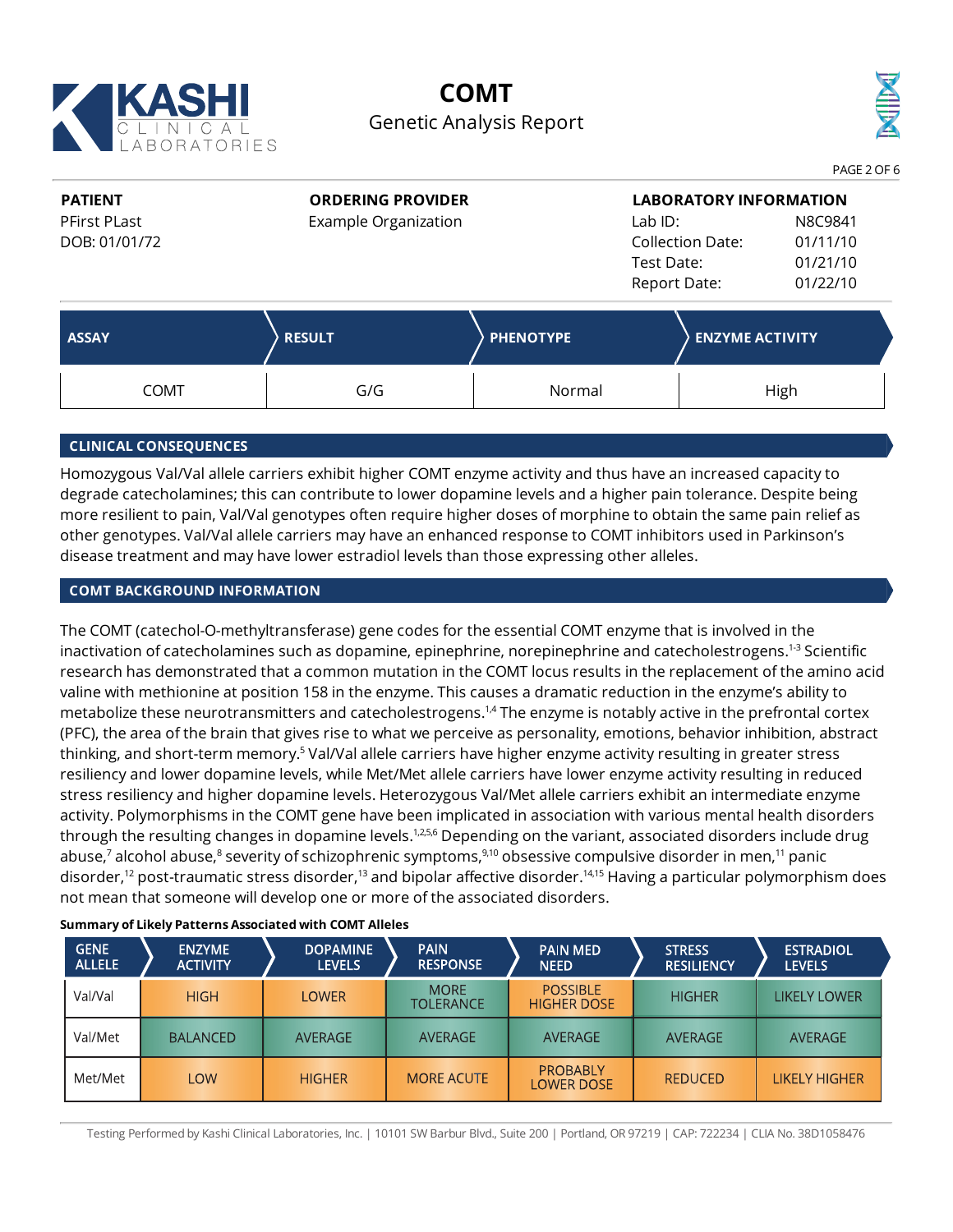#### **PAIN MANAGEMENT AND NEUROLOGICAL INFORMATION**

COMT polymorphisms have been linked to pain sensitivity.<sup>16,17</sup> It has been suggested that a reduction in dopamine inactivation, such as is seen with the Met/Met genotype, results in higher levels of dopamine, leading to chronic stimulation of the dopamine receptors. This overstimulation mayresult in less endogenous opioids being produced that help to provide pain relief and euphoria.<sup>17</sup> Therefore, Met/Met allele carriers can perceive a higher level of pain, while Val/Val carriers have the greatest resistance to pain.<sup>16,17</sup> Interestingly, studies have shown that Met/Met allele carriers require less morphine to achieve pain relief, possibly due to the increase in µ-opioid receptors seen with this genotype, while Val/Val allele carriers require the most medication for pain management. <sup>18</sup> COMT also has been shown to have an effect on L-DOPA therapy in Parkinson's disease treatment.<sup>19</sup> Commonly COMT inhibitors, such as entacapone, are utilized in Parkinson's treatment to augment and prolong L-DOPA treatment.<sup>20</sup> COMT polymorphisms affect the bioavailability of these medications, yielding a heightened effect of entacapone in the Val/Val allele carriers as compared to Met/Met allele carriers.

#### **ESTRADIOL INFORMATION**

COMT has also been demonstrated to play a role in estrogen metabolism through inactivation of the catecholestrogens.<sup>21</sup> Catecholestrogens are formed during the metabolism of estrogens such as estradiol. Catecholestrogen inactivation decreases the cancer-causing potential of these metabolites, while simultaneously increasing the amount of 2-methoxyestradiol, a metabolite that has been shown to inhibit the growth of breast cancer cells.<sup>4,22,23</sup> Additionally, COMT polymorphisms have been shown to exert an effect on estradiol levels.<sup>24</sup> As Met/Met allele carriers exhibit a 2-3 fold decrease in their abilityto degrade catecholestrogens, this results in higher estradiol levels than Val/Val allele carriers.<sup>4,25</sup> Estradiol clearance is also diminished in both the Met/Met and Met/Val genotypes as opposed to Val/Val genotypes, however there is no significant difference in estrone levels. $^{24}$ 

#### **TREATMENT CONSIDERATIONS**

Homozygous Valine (Val/Val) allele carriers have lower dopamine levels. Increasing certain amino acids without proper balance of all neurotransmitters may result in increased cognitive symptoms. $32$ 

- L-Tyrosine is an amino acid and a precursor to dopamine. <sup>33</sup> Dopamine precursors may be supportive of dopamine production; however, Ltyrosine's use in the treatment of individuals with the Val/Val genotype is theoretical as there have been no studies performed validating its effectiveness.
- COMT polymorphisms, specifically Val/Val homozygotes, mayinfluence the plasma levels of homocysteine. 44 Individuals with high levels of homocysteine may benefit from supplementation with melatonin, which may lower homocysteine. <sup>45</sup>
- Active B Complex vitamins are associated with the proper methylation of enzymes throughout the body and maylower homocysteine, while high levels of homocysteine are associated with cognitive impairment. 28-31
- Green tea maysuppress COMT function, increase dopamine release, and suppress the production of reactive oxygen species, thereby inhibiting inflammatory responses. <sup>46-49</sup> Additionally, intake of caffeine maysupport dopamine neurotransmission in conditions with dopamine deficiency. 50
- A small studyin elderly adults found that increasing unsaturated fatty acids along with caloric restriction modulates cognition in homozygous (Val/Val) allele carriers. 51
- A small studyin elderly adults found that physical activity improves cognition in homozygous (Val/Val) allele carriers. 52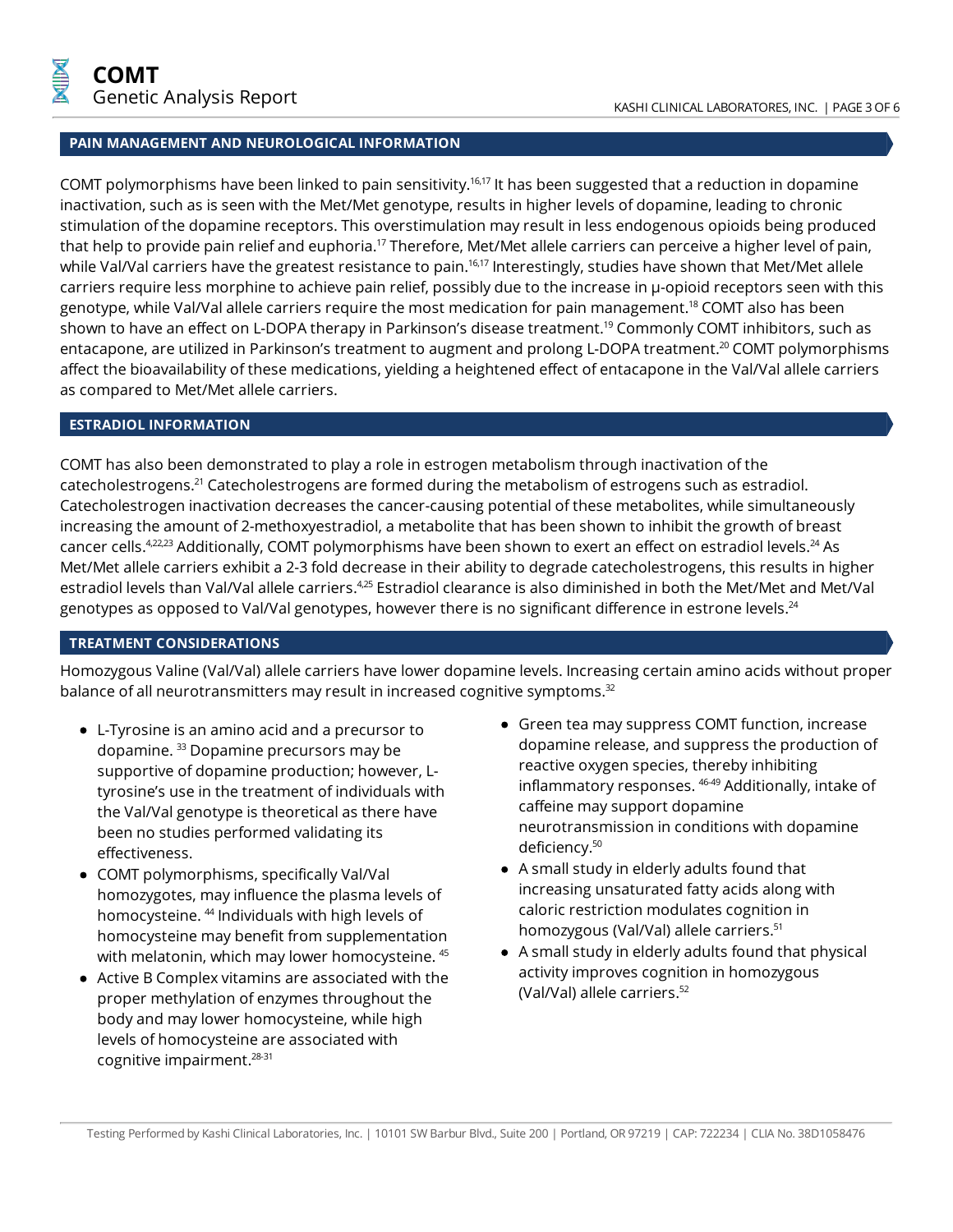NOTICE: This information does not take into consideration patient health history, interaction with other medications or supplements, and/or allergies. It is the *responsibility of the physician to determine appropriate dosing choices based on allclinical data.*

*This test detects onlyspecific targeted genetic variations and thereis a possibilitythat othergenetic variants not detected bythis testmay be present.The DNA variants tested for in this report have been scientifically determined to be possibleriskfactors for thereported condition.Thecontent of this report is provided for informational purposes only, not as a diagnostic tool.Thereport does notsupersedethejudgment of a qualified medical provider.This test is not a substitutefor a comprehensiveconsideration of all factors that influencethemaintenance of a healthy body. Genetic riskfactors are notguarantees thatyou will develop a* condition, and in many cases, the presence of a particular DNA variant may only play a minor role in your risk *for disease,compared with environmental and lifestylefactors.This test is notFDA approved.Thetest's performancecharacteristics have been established and maintained by Kashi ClinicalLaboratories under CLIA and CAP compliance.*

**Reported and Reviewed By:**

**ZahraMehdizadeh Kashi, Ph.D., HCLD CEOand Laboratory Director**

#### **SCIENTIFIC REFERENCES**

- 1. Lachman H et al. Human catechol-O-methyltransferase pharmacogenetics: description of a functional polymorphismand its potential application to neuropsychiatric disorders. Pharmacogenetics 1996; 6:243-250.
- 2. Weinshilboum R et al. Methylation Pharmacogenetics: Catechol-O methyltransferase, Thiopurine Methyltransferase, and Histamine N-Methyltransferase. Annu. Rev. Pharmacol. Toxicol. 1999; 39:19-52.
- 3. Mannisto P and S Kaakkola. Catechol-O-methyltransferase (COMT): Biochemistry, Molecular Biology, Pharmacology, and Clinical Efficacy of the New Selective COMT Inhibitors. Pharm Rev. 1999; 51(4):594-622.
- 4. Dawling S et al. Catechol-O-Methyltransferase (COMT)-mediated Metabolism of Catechol Estrogens: Comparison of Wild-Type and Variant COMT Isoforms. Cancer Res. 2001; 61:6716-6722.
- 5. Mier D et al. Neural substrates of pleiotropic action of genetic variation in COMT: a meta-analysis. Molecular Psychiatry. 2010; 15:918-927.
- 6. Goldman D et al. The Genetics of Addictions: Uncovering the Genes. Nat Rev Genet. 2005; 6(7):521-532.
- 7. Yuferov V et al. Search for Genetic Markers and Functional Variants Involved in the Development of Opiate and Cocaine Addiction, and Treatment. Ann N Y Acad Sci. 2010; 1187:184-207.
- 8. Schellekens AF et al. COMT Val158Met modulates the effect of childhood adverse experiences on the risk of alcohol dependence. Addict Biol. 2013; 18(2):344-356.
- 9. Bhakta SG et al. The COMT Met158 allele and violence in schizophrenia: a meta-analysis. Schizophr Res. 2012; 140(1-3):192-197.
- 10. Godar SC and M Bortolato. Gene-sex interactions in schizophrenia: focus on dopamine neurotransmission. Front Behav Neurosci. 2014; 8:71.
- 11. Pooley EC et al. The met158 allele of catechol-o-methyltransferase (COMT) is associated with obsessive-compulsive disorder in men: casecontrol study and meta-analysis. Mol Psych. 2007; 12:556-551.
- 12. Konishi Y et al. Genexgenexgenderinteraction of BDNF and COMT genotypes associated with panic disorder. Prog Neuropsychopharmacol Biol Psychiatry. 2014; 51:119-125.
- 13. Kolassa IT et al. The risk of posttraumatic stress disorder after trauma depends on traumatic load and the catechol-o-methyltransferase Val(158)Met polymorphism. Biol Psychiatry. 2010; 67(4):304-308.
- 14. Lee SY et al. COMT and BDNF interacted in bipolar II disorder not comorbid with anxiety disorder. Behav Brain Res. 2013; 237:243-248.
- 15. Zhang Z. The Val/Met functional polymorphism in COMT confers susceptibility to bipolar disorder: evidence from an association study and a meta-analysis. J Neural Transm. 2009; 116(10):1193-200.
- 16. Janicki PK. Pharmacogenetics of PainManagement. Comprehensive Treatment of Chronic Pain by Medical, Interventional, and Integrative Approaches. Edited by TR Deers. American Academy of Pain Medicine. 2013.
- 17. Zubieta JK et al. COMT val158met Genotype Affectsmu-opioid Neurotransmitter Responsesto a Pain Stressor. Science. 2003; 299(5610):1240- 1243.
- 18. Klepstad P et al. Geneticvariability and clinical efficacy ofmorphine. Acta Anasthesiol Scand. 2005; 49:902-908.
- 19. Mannisto PT and S Kaakkola. Catechol-O-methyltransferase (COMT): Biochemistry, Molecular Biology, Pharmacology, and Clinical Efficacy of the New Selective COMT Inhibitors. Pharm Rev. 1999; 51(4):594-622.
- 20. Corvol JC et al. The OCMT Val158Met polymorphism affects the response to entacapone in Prakinson's disease: a randomized crossover clinical trial. Ann Neurol. 2011; 69(1):111-118.
- 21. Ball P and R Knuppen. Catecholoestrogens (2-and 4-hydroxyoestrogens): chemistry, biogenesis, metabolism, occurrence and physiological significance. Acta Endocrinol. Suppl. (Copenh). 1980; 232:1-127.
- 22. Lakhani NJ et al. 2-Methoxyestradiol, a Promising Anticancer Agent. Pharmacotherapy. 2003; 23:165-172.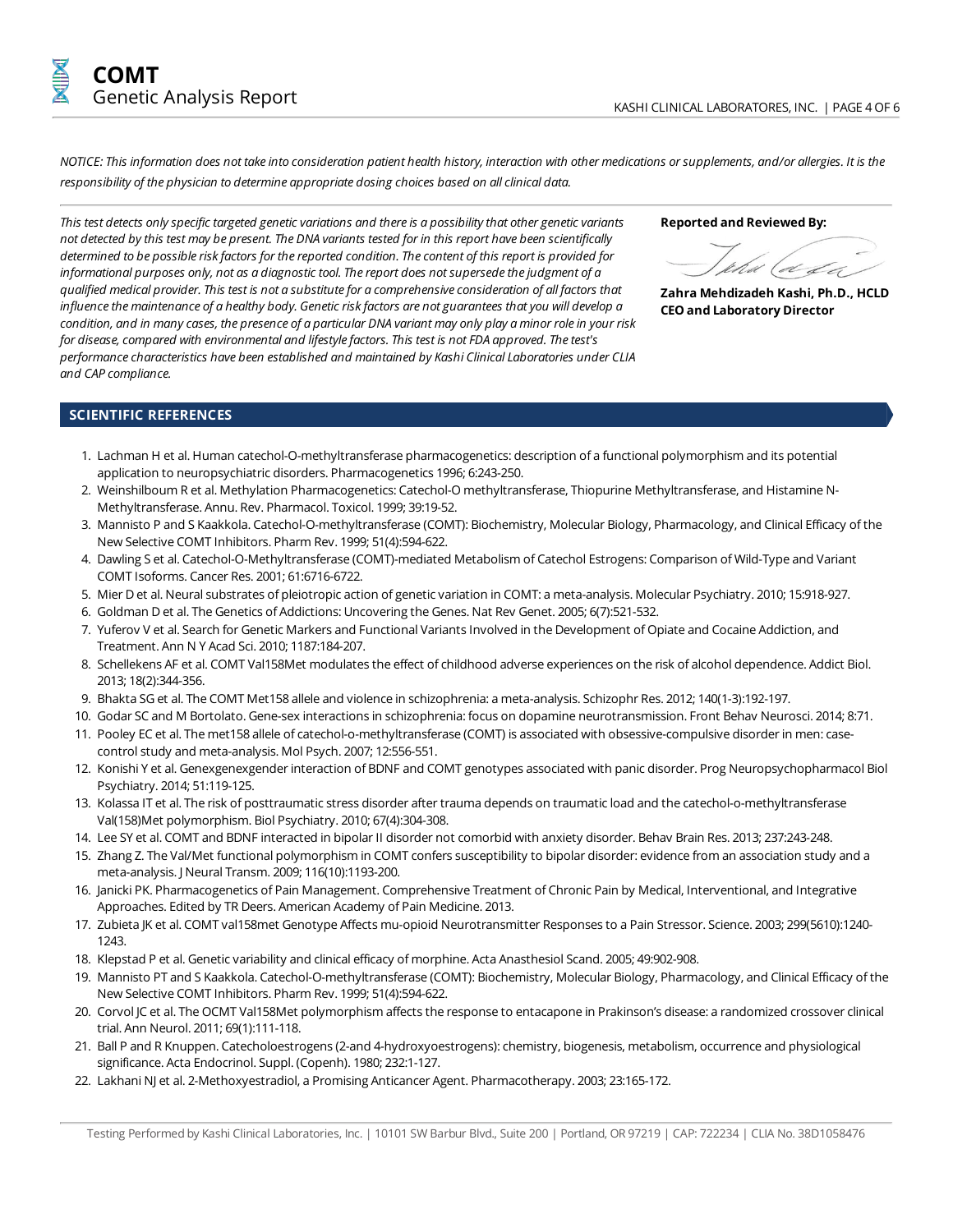- 23. Lavigne JA et al. The Effects of Catechol-O-Methyltransferase Inhibition on Estrogen Metabolite and Oxidative DNBA Damage Levels in EstradioltreatedMCF-7 Cells. Cancer Research. 2001; 61:7488-7494.
- 24. Worda C et al. Influence of the catechol-O-methyltransferase (COMT) codon 158 polymorphism on estrogen levels in women. Human Reproduction. 2003; 18(2):262-266.
- 25. Eriksson AL et al. The COMT val158met polymorphism Is Associated with Early Pubertal Development, Height and Cortical Bone Mass in Girls. Pediatr Res. 2005; 58(1):71-77.
- 26. Sarris J et al. S-adenosyl methionine (SAMe) versus escitalopram and placebo in major depression RCT: Efficacy and effects of histamine and carnitine as moderators of response. J Affect Disord. 2014; 164:76-81.
- 27. FavaM et al. Rapidity of onset of the antidepressant effect of parenteral S-adenosyl-l-methionine. Psychiatry Res. 1995; 56(3):295-297.
- 28. Haan M et al. Homocysteine, B vitamins, and the incidence of dementia and cognitive impairment: Results from the Sacramento Area Latino Study on Aging. AmJ Clin Nutr. 2007; 85(2):511-517.
- 29. Smith A et al. Homocysteine-lowering by B vitamins slows the rate of accelerated brain atrophy in mild cognitive impairment: A randomized controlled trial. PLoS One. 2010; 5(9):1-10.
- 30. Mitchell E et al. B vitamin polymorphisms and behavior: Evidence of associations with neurodevelopment, depression, schizophrenia, bipolar disorder and cognitive decline. Neurosci Biobehav Rev. 2014; 47:307-320.
- 31. Kennedy D et al. Effects of high-dose B vitamin complex with vitamin C and minerals on subjective mood and performance in healthy males. Psychopharmacology (Berl). 2010; 211(1):55-68.
- 32. MasurierM et al. Effect of Acute Tyrosine Depletion in Using a Branched Chain Amino-AcidMixture on Dopamine Neurotransmission in the Rat Brain. Neuropsychopharmacology. 2006; 31(2):310-317.
- 33. FernstromHD andMH Fernstrom. Tyrosine, Phenylalanine, and Catecholamine Synthesis and Function in the Brain. J. Nutr. 2007; 137(6):1539S-1547S.
- 34. Reus G et al. Kynurenine pathway dysfunction in the pathophysiology and treatment of depression: Evidences from animal and human studies. J Psychiatr Res. 2015; 68:316-328.
- 35. Jangid P et al. Comparative study of efficacy of l-5-hydroxytryptophan and fluoxetine in patients presenting with first depressive episode. Asian J Psychiatr. 2013; 6(1):29-34.
- 36. Lowe S et al.L-5-Hydroxytryptophan augmentsthe neuroendocrine response to a SSRI. Psychoneuroendocrinology. 2006; 31(4):473-484.
- 37. Lardner A et al. Neurobioligical effects of the green tea constituent theanine and its potential role in the treatment of psychiatric and neurodegenerative disorders. Nutritional Neuroscience. 2014; 17(4):145-155.
- 38. MuWet al. An overview of biological production ofL-theanine. Biotechnol Adv. 2015; 33(3-4):335-342.
- 39. Kakuda T. Neuroprotective effects of theanine and its preventive effects on cognitive dysfunction. Pharmacol Res. 2011; 64(2):162-168.
- 40. Tian X et al. Protective effect of I-theanine on chronic restraint stress-induced cognitive impairments in mice. Brain Res. 2013; 1503:24-32.
- 41. Martínez-Banaclocha M et al. N-acetyl-cysteine in the treatment of Parkinson's disease. What are we waiting for? Med Hypotheses. 2012; 79(1):8-12.
- 42. Dean, O et al. N-acetyl cysteine restores brain glutathione loss in combined 2-cyclohexene-1-one and d-amphetamine-treated rats: Relevance to schizophrenia and bipolar disorder. NeurosciLett. 2011; 499(3):149-153.
- 43. Botsakis K et al. 17ß-Estradiol/N-acetylcysteine interaction enhances the neuroprotective effect on dopaminergic neurons in the weaver model of dopamine deficiency. Neuroscience. 2016; 320:221-229.
- 44. Tunbridge E et al. Polymorphismsin the catechol‐O‐methyltransferase (COMT)gene influence plasma total homocysteine levels. American Journal of Medical Genetics Part B: Neuropsychiatric Genetics 147.6 (2008):996-999.
- 45. Paul R and A. Borah. The potential physiological crosstalk and interrelationship between two sovereign endogenous amines, melatonin and homocysteine.Life Sci. 2015; 139:97-107.
- 46. Hursel R et al. The Role of Catechol-o-Methyl Transferase Val (108/158) MET Polymophism(rs4680) in the effect of Green Tea on Resting Energy Expenditure and Fat Oxidation: A Pilot Study. 2014; 9(9): e106220.
- 47. Lorenz M et al. The activity of catechol-O-methyltransferase (COMT) is not impaired by high doses of epigallocatechin-3-gallate (EGCG) in vivo. Eur | Pharmacol. 2014; 740: 645-651.
- 48. Kang K et al. Beneficial effects of natural phenolics on levodopamethylation and oxidative neurodegeneration. Brain Res. 2013; 1497:1-14.
- 49. Kang K et al. Dual beneficial effects of (-)-epigallocatechin-3-gallate on levodopamethylation and hippocampal neurodegeneration: In vitro and in vivo studies. PLoS One. 2010; 5(8): e11951.
- 50. Xie X et al. Adenosine and dopamine receptor interactions in striatum and caffeine-induced behavioral activation. Comp Med. 2007; 57(6):538-545.
- 51. Witte A et al. COMT Val158Met polymorphism modulates cognitive effects of dietary intervention. Front Aging Neurosci. 2010; 2:146.
- 52. Voelcker-Rehage C et al. COMT gene polymorphisms,cognitive performance, and physical fitnessin older adults. Psychol Sport Exerc. 2015; 20:20-28.
- 53. McCann S. et al. Changesin 2-hydroxyestrone and 16α-hydroxyestronemetabolismwith flaxseed consumption:Modification by COMT and CYP1B1 genotype. Cancer Epidemiology Biomarkers & Prevention. 2007; 16(2):256-262.
- 54. Rižner TL. Estrogen biosynthesis, phase I and phase II metabolism, and action in endometrialcancer.Mol Cell Endocrinol. 2013; 381(1-2):124-139.

Testing Performed by Kashi Clinical Laboratories, Inc. | 10101 SW Barbur Blvd., Suite 200 | Portland, OR 97219 | CAP: 722234 | CLIA No. 38D1058476